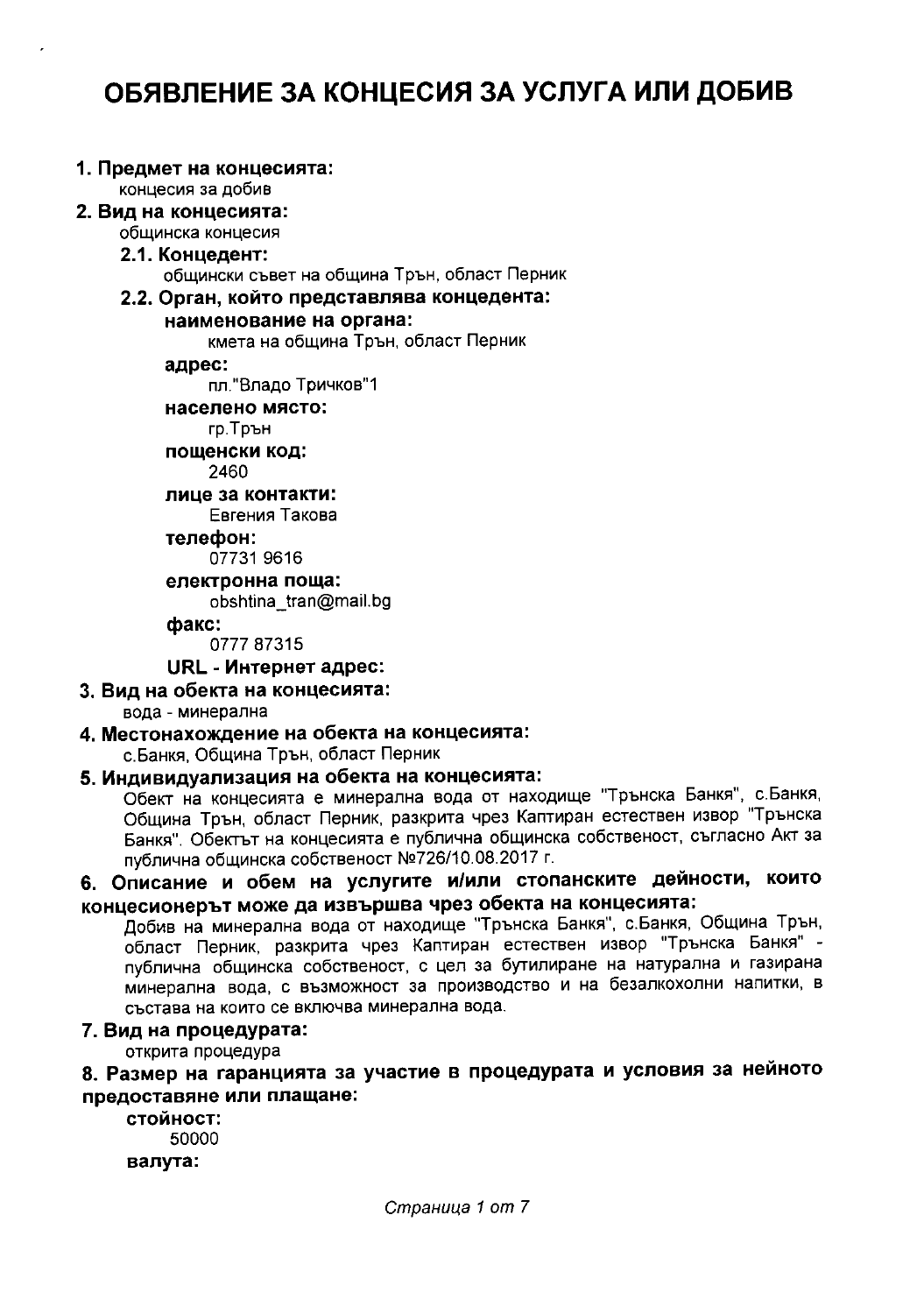**BGN** 

### условия за предоставяне или плашане:

Условия за предоставяне или плащане: паричен депозит, внесен по банкова сметка: BIC STSA BGSF; IBAN: BG 88 STSA 93003300722169, банка: Банка ДСК АД или банкова гаранция, със срок на валидност до подписване на концесионен договор

### 9. Срок на валидност на офертите:

180 календарни дни след датата на подаване на офертата

# 10. Място и срок за получаване на документацията за участие в процедурата:

място:

Документацията може да се получи на хартиен носител на адрес: Република България, гр. Трън, Община Трън, област Перник, пл. "Владо Тричков"№1, етаж първи, стая №4 всеки работен ден от 09.00 до 17.00 часа. До Документацията за участие е осигурен пряк и неограничен достъп, в електронен вид, чрез публикуването й на интернет страницата на Община Трън, където тя е достъпна до крайния срок за получаване на оферти за участие в процедурата.

# календарни дни след обнародване на обявлението в Държавен вестник:

41 дни

час:

17:00 часа

11. Цена и начин на плащане на документацията за участие в процедурата:

цена в цифри:

0

валута:

начин на плащане:

# 12. Език, на който трябва да бъдат написани офертите:

български:

# 13. Място и срок за получаване на офертите:

### място:

Република България, гр. Трън, Община Трън, област Перник, пл. "Владо Тричков"№1, деловодство

# календарни дни след обнародване на обявлението в Държавен вестник:

41 дни

 $4ac$ :

17:00 часа

## 14. Място и дата на отваряне на оферти:

място:

Република България, гр.Трън, Община Трън, област Перник, пл. "Владо Тричков"№1, етаж първи, заседателна зала

# календарни дни след обнародване на обявлението в Държавен вестник:

42 дни

час:

10:30 часа

15. Документи за удостоверяване на обстоятелствата по чл. 16, Ал. 2 и 3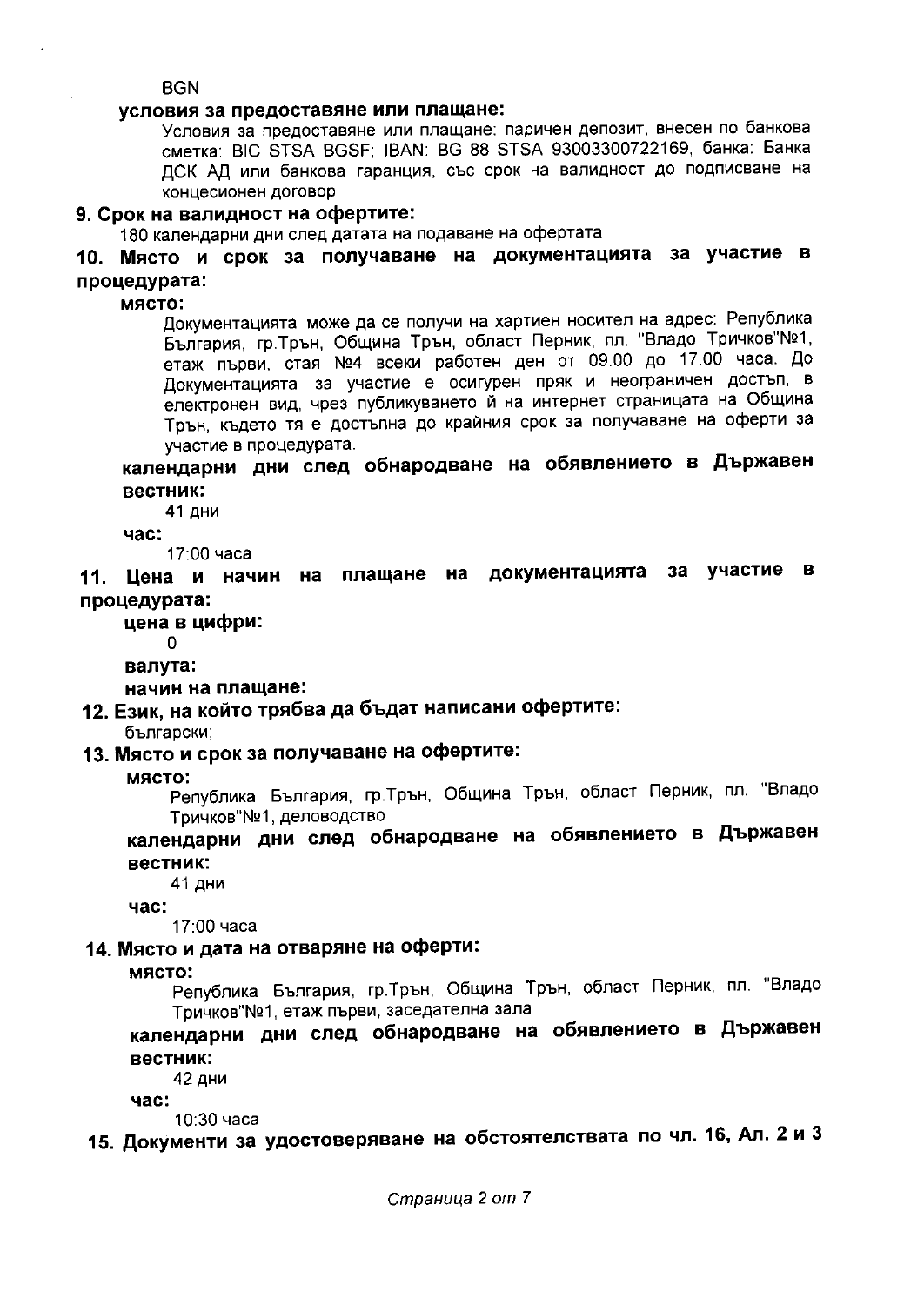### от Закона за концесиите:

15.1. съдебно удостоверение или съответен на него документ от съдебен или административен орган на държавата, в която участникът е установен, за удостоверяване липсата на обявяване в несъстоятелност, на производство за обявяване в несъстоятелност или на процедура по ликвидация, освен ако е посочен ЕИК; При участие в процедурата за предоставяне на концесия участниците, включително подизпълнителите, удостоверяват наличието или липсата на тези обстоятелства с декларации, на основание чл.16, ал.7 от ЗК.

15.2. съдебно удостоверение или съответен на него документ от съдебен или административен орган от държавата по отечественото право на физическото лице - участник в процедурата, или на лицата по чл. 16, ал. 2, т. 3 от Закона за концесиите за: а) удостоверяване липсата на влязла в сила присъда за престъпление, посочено в чл. 16, ал. 2, т. 3 от Закона за концесиите, и б) удостоверяване липсата на лишаване на лицето от правото да осъществява търговска дейност; При участие в процедурата за предоставяне на концесия участниците, включително подизпълнителите, удостоверяват наличието или липсата на тези обстоятелства с декларации, на основание чл.16, ал.7 от ЗК.

15.3. Когато участникът е обединение, документите по т.16.1 и т.16.2 се представят - за всеки от участниците в обединението.

15.4. Когато участникът е чуждестранно лице и съгласно законодателството на държавата, в която е установен, не се издават документи по чл.41, ал. 2, т. 4, букви "а" и "б" от ППЗК, или когато те не включват всички случаи, участникът представя клетвена декларация, ако такава декларация има правна стойност според законодателството на държавата, в която е установен. Когато клетвената декларация няма правна стойност, участникът представя официално заявление, направено пред съдебен или административен орган, нотариус или компетентен професионален или търговски орган в държавата, в която той е установен.

# 16. Приложими обстоятелства и документи за удостоверяване по чл. 16, Ал. 4 от Закона за концесиите:

16.1. От участие в процедурата се отстранява участник, който:

16.1.1. е в производство по несъстоятелност;

Липсата на това обстоятелство се удостоверява със съдебно удостоверение или съответен на него документ от съдебен или административен орган на държавата, в която участникът е установен, за удостоверяване липсата на обявяване в несъстоятелност, на производство за обявяване в несъстоятелност или на процедура по ликвидация, освен ако е посочен ЕИК, съответно еквивалентен документ по законодателството на държавата на участник чуждестранно лице; При участие в процедурата за предоставяне на концесия участниците, включително подизпълнителите, удостоверяват наличието или липсата на тези обстоятелства с декларации, на основание чл.16, ал.7 от ЗК.

16.1.2. има задължения за публични вземания на държавата или община по смисъла на чл.162, ал.2 от Данъчно-осигурителния процесуален кодекс, установени с влязъл в сила акт на компетентен орган, освен ако е допуснато разсрочване или отсрочване на задълженията или задължения за публични вземания към държавата, в която е установен - за участник - чуждестранно лице. Липсата на това обстоятелство се удостоверява с удостоверение по чл.87, ал.6 от Данъчно-осигурителния процесуален кодекс, съответно - еквивалентен документ по законодателството на държавата на участник - чуждестранно лице. При участие в процедурата за предоставяне на концесия участниците, включително подизпълнителите, удостоверяват наличието или липсата на тези обстоятелства с декларации, на основание чл.16, ал.7 от ЗК.

има просрочени парични задължения към работниците и служителите,  $16.1.3.$ на които е работодател. Липсата на това обстоятелство се доказва с декларация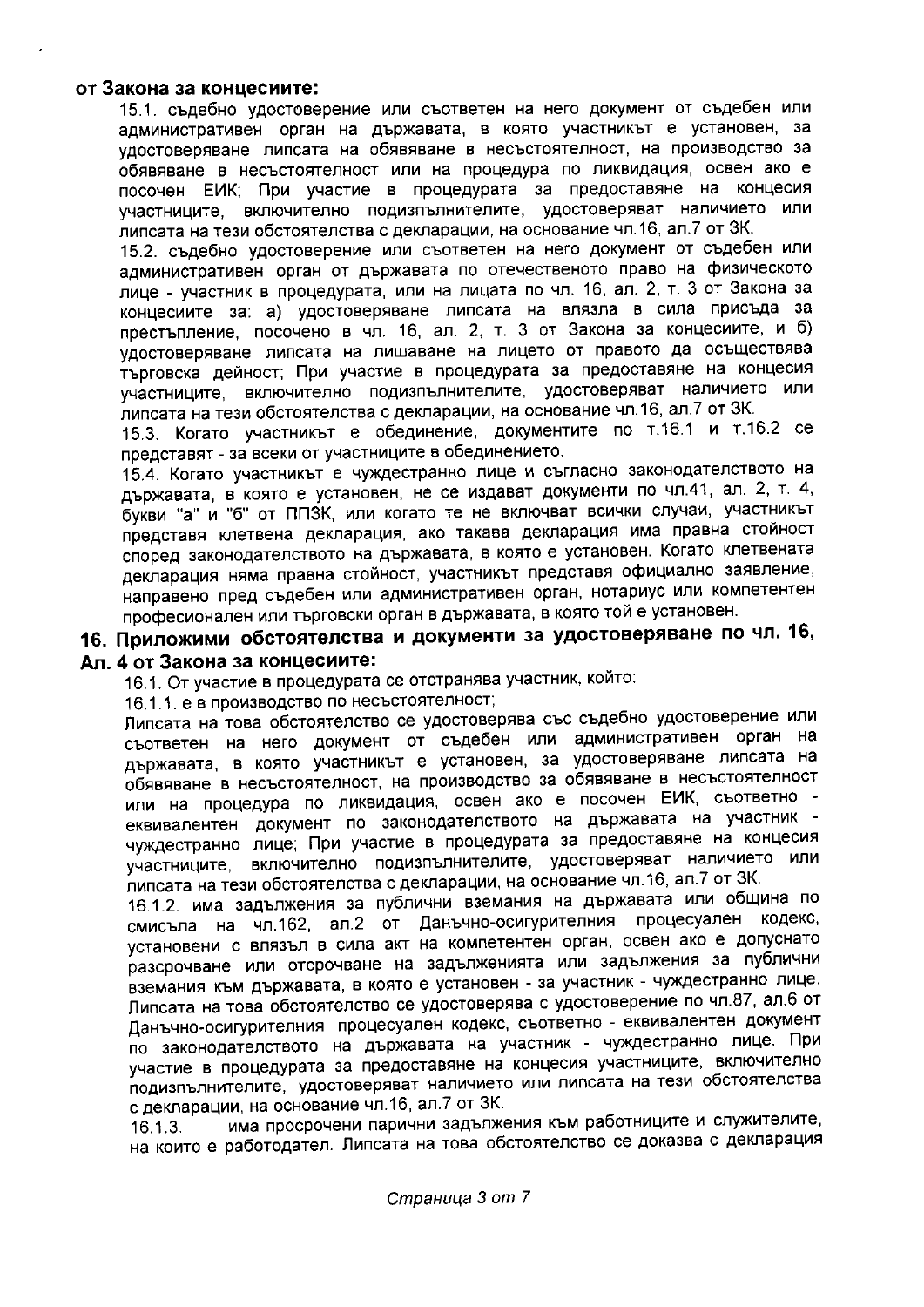от участника;

16.1.4. бил е концесионер и концесионният договор е прекратен по вина на участника. Липсата на това обстоятелство се доказва с декларация;

16.1.5. виновен е за професионални нарушения. Липсата на това обстоятелство се доказва с декларация;

16.1.6. не е представил цялата информация изискваща се от участниците, или представената от него информация е непълна или невярна. Наличието на тези обстоятелства се установява от Комисията за провеждане на процедурата.

Когато участникът е: обединение - документите по т. 16.1.1 - 16.1.5 се  $16.2.$ представят за всеки от участниците в обединението;

16.3. Когато участникът, определен за концесионер, не е капиталово търговско дружество, концесионният договор се сключва с новоучредено капиталово търговско дружество ("проектно дружество"), в което: участникът, определен за концесионер, е едноличен собственик на капитала, или участниците в обединението, което не е търговец, притежават целия капитал в съотношението от договора за обединение. Проектното дружество е обвързано от офертата на участника, определен за концесионер. Участникът, определен за концесионер, респ. - когато той е обединение - всеки от участниците в обединението: 1. е длъжен да предостави на проектното дружество ресурсите, с които е доказал съответствието си с приложимите изисквания относно изпълнението на критериите за подбор; 2. отговаря солидарно за изпълнението на концесионния договор заедно с проектното дружество. Едноличния собственик на проектното дружество или съдружниците, респ. акционерите в дружеството могат да извършват една или повече от дейностите - предмет на концесионния договор, като подизпълнител. Начинът на предоставяне на ресурсите и участието им като подизпълнител се посочват в офертата и се включват във финансовоикономическия модел към офертата на участника.

# 17. Критерии за подбор и документи за доказване на съответствието с **TRX:**

# 17.1. Пригодност за изпълнение на професионална дейност:

### изисквания и изискуеми документи:

не е приложимо

## 17.2. Икономическо и финансово състояние:

### изисквания и изискуеми документи:

17.2.1. Участниците в процедурата следва да имат балансова и/или пазарна стойност на активите - не по-малко от 4 000 000 (четири милиона) лева. Посоченото изискване се доказва чрез представяне на годишния финансов отчет на участника или със съответната пазарна оценка, изготвена от лицензиран оценител и/или годишните финансови отчети на участника за последните 3 години.

17.2.2. Участниците в процедурата следва да имат не по-малко от 3 000 000 (три милиона) лева годишни приходи за всяка от последните 3 приключени финансови години. Посоченото изискване се доказва чрез представяне на годишните финансови отчети на участника за последните 3 години.

# 17.3. Технически възможности и/или професионална квалификация: изисквания и изискуеми документи:

17.3.1. Участниците в процедурата следва да притежават валиден Сертификат за управление на качеството. Посоченото изискване се доказва чрез представяне на копие от сертификата;

17.3.2. Участниците в процедурата следва да притежават валиден Валиден Сертификат за опазване на околната среда. Посоченото изискване се доказва чрез представяне на копие от сертификата;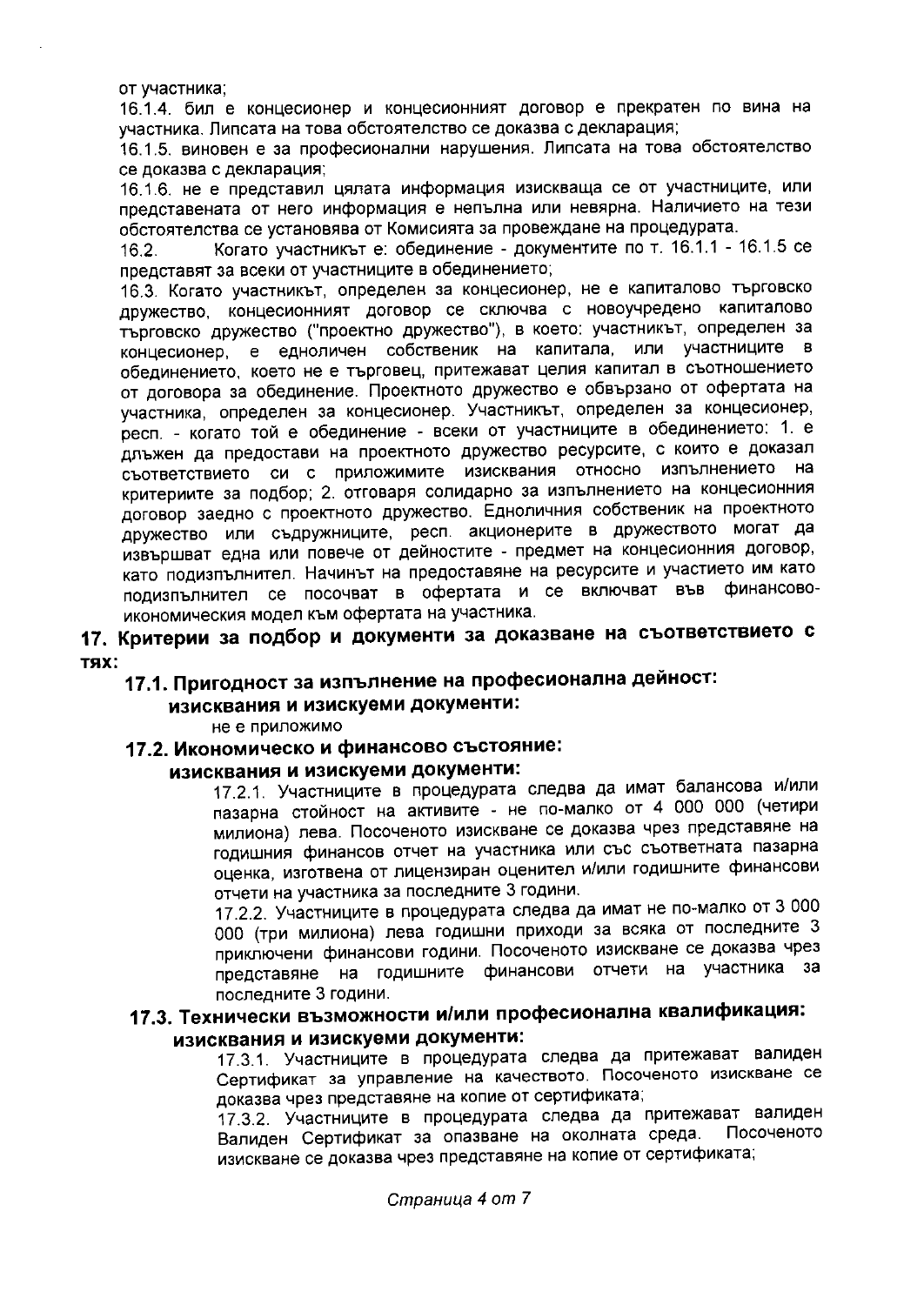17.3.3. Участниците в процедурата следва да разполагат с екип от които ще отговарят за изпълнението на дейностите по лица. концесионния договор и притежават не по-малко от 3 години опит в някое от следните направления: управление и организация на производствени процеси и/или дистрибуция, и/или работа с клиенти. Посоченото изискване се доказва чрез представяне на Списък на лицата, които ще отговарят за изпълнението на дейностите по Концесионния договор (по образец), придружен **OT** документи, удостоверяващи образованието, професионалната им квалификация и професионален опит (дипломи за завършено образование, копия от трудови/осигурителни книжки, договори, препоръки от работодатели или възложители, сертификати и/или удостоверения за квалификация или обучения и др.п.)

Ако участникът в процедурата е Обединение, което не е юридическо лице, на критериите за подбор следва да отговарят участниците в обединението, като цяло.

#### 18. Критерии за оценка на икономически най-изгодната оферта:

1. Предложение за размера на еднократното годишно концесионно плащане, което не може да бъде по-малко от 18 900 лева - с относителна тежест 20%.

2. Предложение за единичен размер на концесионното плащане за 1 куб. м, но не по-малко от 2 лева/куб.м - с относителна тежест 10%.

3. Срок на концесията - до 35 години, но не по-малко от 20 години: с относителна тежест 30%.

4. Инвестиционно предложение, с относителна тежест 20%, съдържащо:

Инвестиционна програма, която да включва задължително за срока на концесията инвестиции в размер не по-малък от 2 587 000 лв., в това число - не по-малко от 1 854 500 лв. за първите 5 години;

- План за финансирането на концесията.

5. Бизнес предложение, с относителна тежест 20%, включващо:

- Описание на пазара;

- План за извършване на планираните инвестиции;

- Олисание на планираното за закупуване технологично оборудване (капацитет, цена и др.);

- Анализ на средата - пазарен потенциал и обем;

- Маркетингов план;

Мениджмънт план - необходими ресурси: персонал, технология, финанси и тяхното осигуряване;

- Оперативен план;

- Финансово състояние към момента;

- Финансов план, включващ прогнозни финансови разчети - инвестиционни и оперативни разходи, прогнозни приходи и разходи, прогнозни парични потоци;

- Източници на финансиране, условия и обслужване на заемното финансиране (ако се използва такова);

- Финансови показатели и оценка на ефективността на проекта - нетна настояща стойност, вътрешната норма на възвращаемост на инвестицията и на собствения капитал; срок на откупуване на инвестициите;

- Възвръщаемост на инвестициите, покритие на заетите средства;

- Времеви график на фазите на осъществяване на проекта;

- Програма с мерки за опазване на околната среда, свързани с водовземното съоръжение;

- Програма за безопасност и сигурност.

- Финансов модел.

### 19. Възможност за представяне на варианти в офертите:

Страница 5 от 7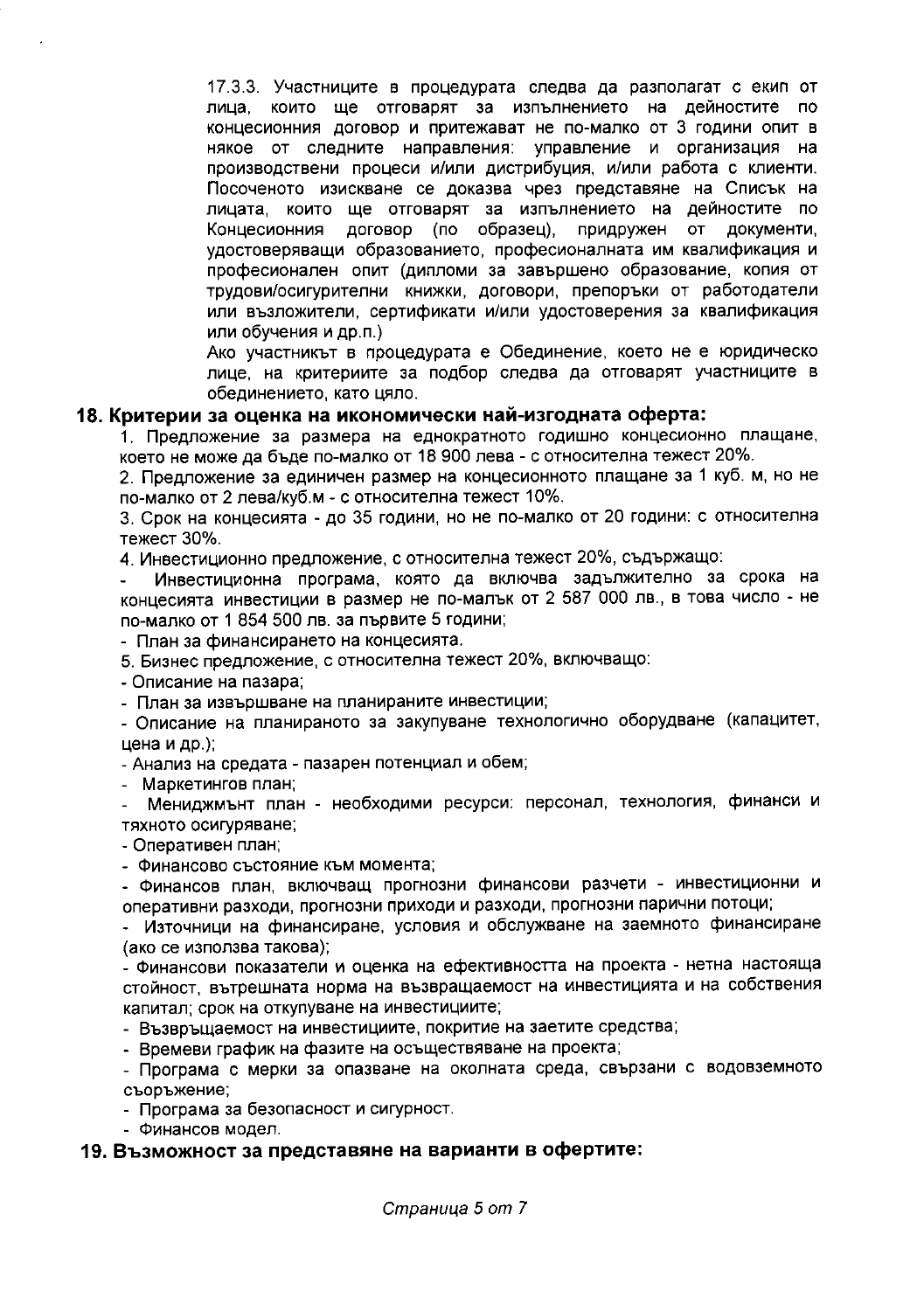#### не

### 20. Процедура за обжалване:

### 20.1. Орган, който отговаря за процедурите за обжалване:

### официално наименование:

Комисия за защита на конкуренцията

#### адрес:

бул. "Витоша" № 18

### населено място:

гр.София

### пощенски код:

1000

### държава:

Република България

### електронна поща:

cpcadmin@cpc.bg

#### телефон:

02 935 61 13

#### интернет адрес (URL):

www.cpc.bg

#### факс:

02 980 73 15

# 20.2 Служба, от която може да бъде получена информация относно подаването на жалби:

#### официално наименование:

Комисия за защита на конкуренцията

#### адрес:

бул. "Витоша" № 18

#### населено място:

гр. София

#### пощенски код:

1000

### държава:

Република България

### електронна поща:

cpcadmin@cpc.bg

#### телефон:

02 935 61 13

### интернет адрес (URL):

www.cpc.bg

#### факс:

02 980 73 15

# 21. Концесията е свързана с проект и/или програма, финансирана от фондове на ЕС:

концесията е свързана с проект и/или програма:

не

### наименование на проекта и/или програмата:

# 22. Други, в зависимост от спецификата на обекта на концесията и на извършваните с него стопански дейности:

Решение за одобряване на обявлението, срок и ред за обжалване на решението: